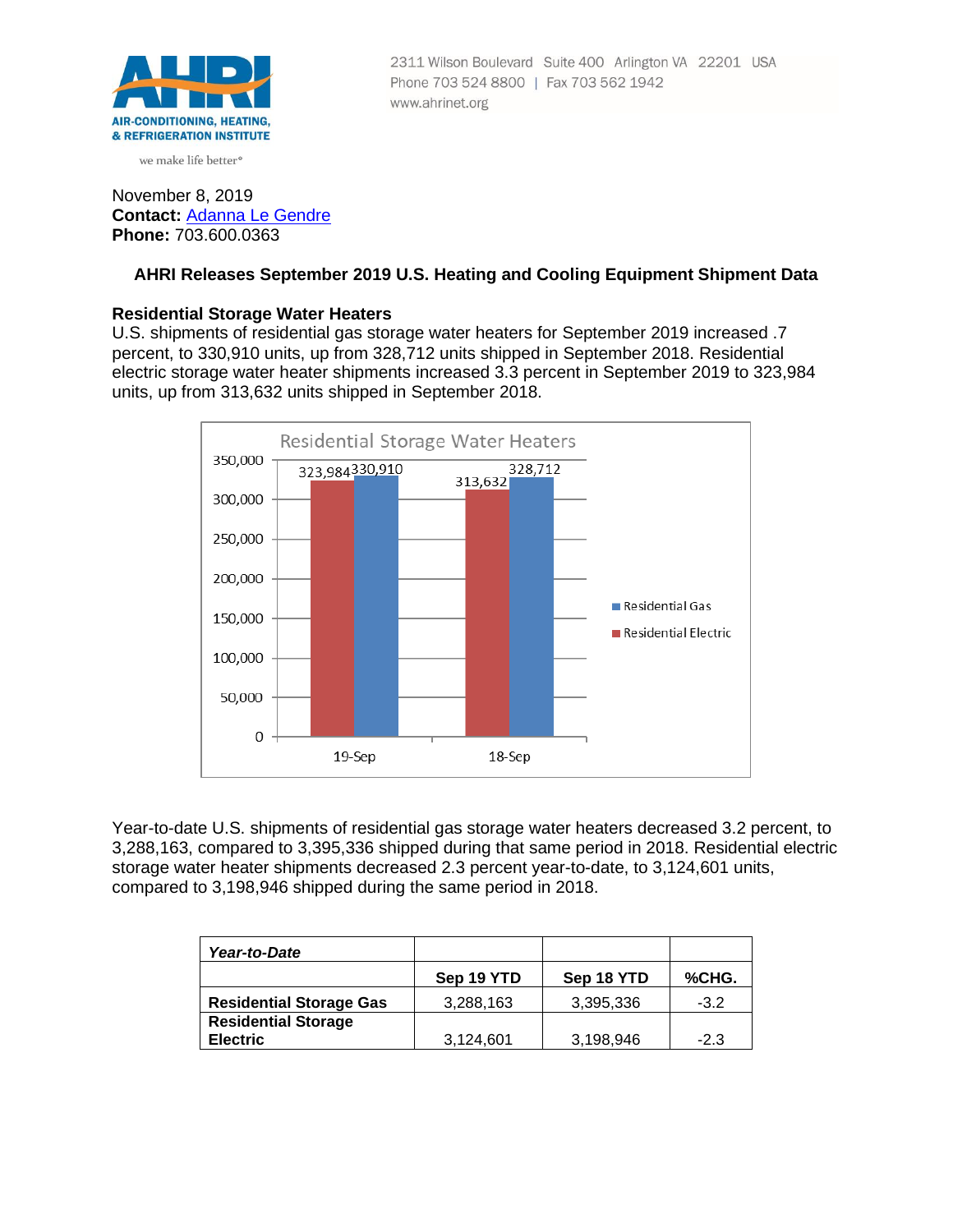### **Commercial Storage Water Heaters**

Commercial gas storage water heater shipments increased 13.7 percent in September 2019, to 7,672 units, up from 6,745 units shipped in September 2018. Commercial electric storage water heater shipments increased 12.6 percent in September 2019, to 11,578 units, up from 10,283 units shipped in September 2018.



Year-to-date U.S. shipments of commercial gas storage water heaters decreased 6.2 percent, to 68,359 units, compared with 72,852 units shipped during the same period in 2018. Year-todate commercial electric storage water heater shipments increased 10.6 percent, to 114,590 units, up from 103,610 units shipped during the same period in 2018.

| Year-to-Date                  |            |            |         |
|-------------------------------|------------|------------|---------|
|                               | Sep 19 YTD | Sep 18 YTD | %Chg.   |
| <b>Commercial Storage Gas</b> | 68,359     | 72,852     | $-6.2$  |
| <b>Commercial Storage</b>     |            |            |         |
| <b>Electric</b>               | 114.590    | 103,610    | $+10.6$ |

# **Warm Air Furnaces**

U.S. shipments of gas warm air furnaces for September 2019 decreased 11.8 percent, to 286,870 units, down from 325,102 units shipped in September 2018. Oil warm air furnace shipments decreased 8.4 percent, to 4,987 units in September 2019, down from 5,446 units shipped in September 2018.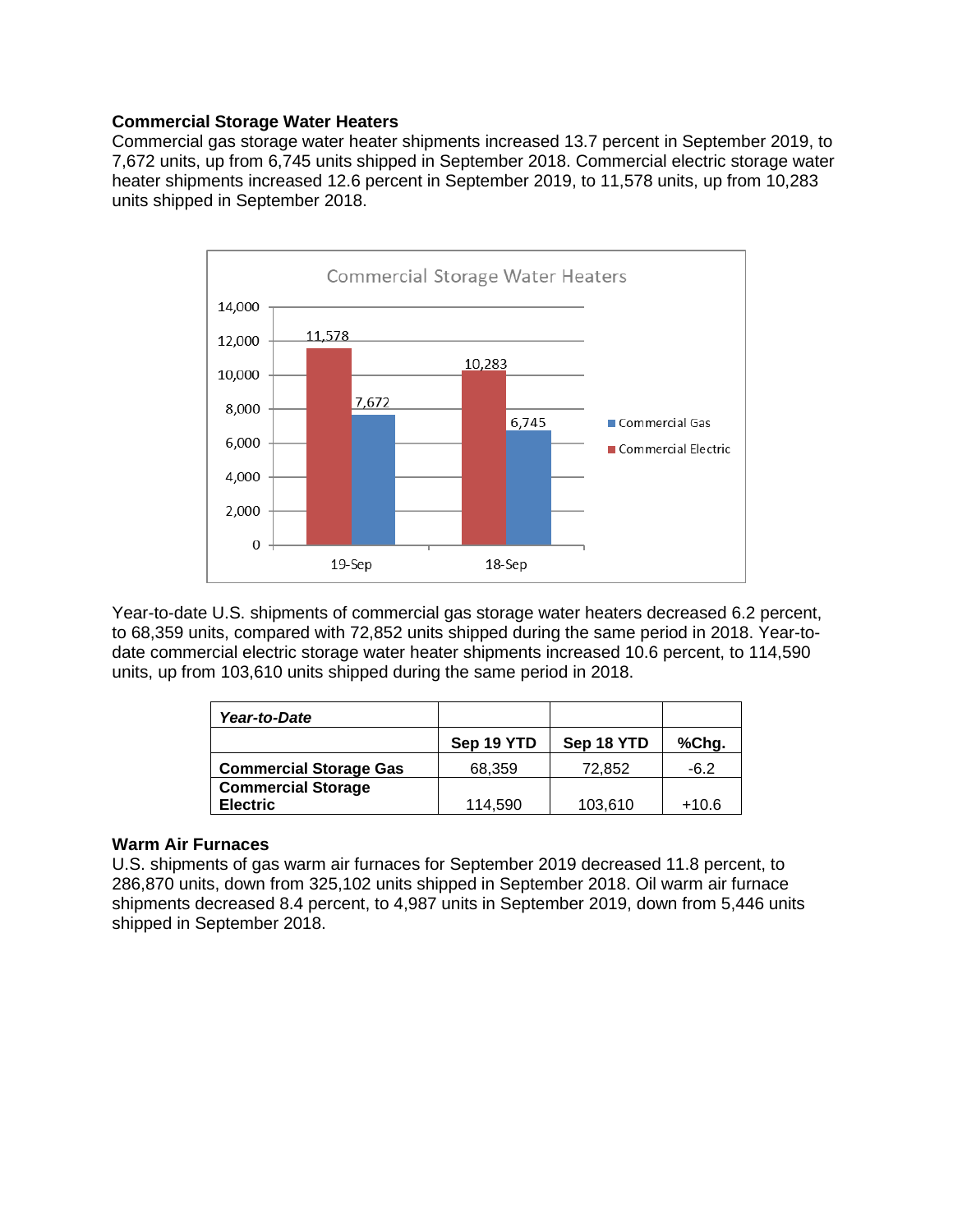

Year-to-date U.S. shipments of gas warm air furnaces increased 3.6 percent, to 2,578,687 units, compared with 2,489,020 units shipped during the same period in 2018. Year-to-date U.S. shipments of oil warm air furnaces increased 9.7 percent, to 26,936 units, compared with 24,553 units shipped during the same period in 2018.

| Year-to-Date                 |            |            |        |
|------------------------------|------------|------------|--------|
|                              | Sep 19 YTD | Sep 18 YTD | % Chg. |
| <b>Gas Warm Air Furnaces</b> | 2,578,687  | 2.489.020  | $+3.6$ |
| <b>Oil Warm Air Furnaces</b> | 26.936     | 24.553     | +9.7   |

# **Central Air Conditioners and Air-Source Heat Pumps**

U.S. shipments of central air conditioners and air-source heat pumps totaled 613,607 units in September 2019, up 3 percent from 595,701 units shipped in September 2018. U.S. shipments of air conditioners increased .2 percent, to 380,581 units, up from 379,698 units shipped in September 2018. U.S. shipments of air-source heat pumps increased 7.9 percent, to 233,026 units, up from 216,003 units shipped in September 2018.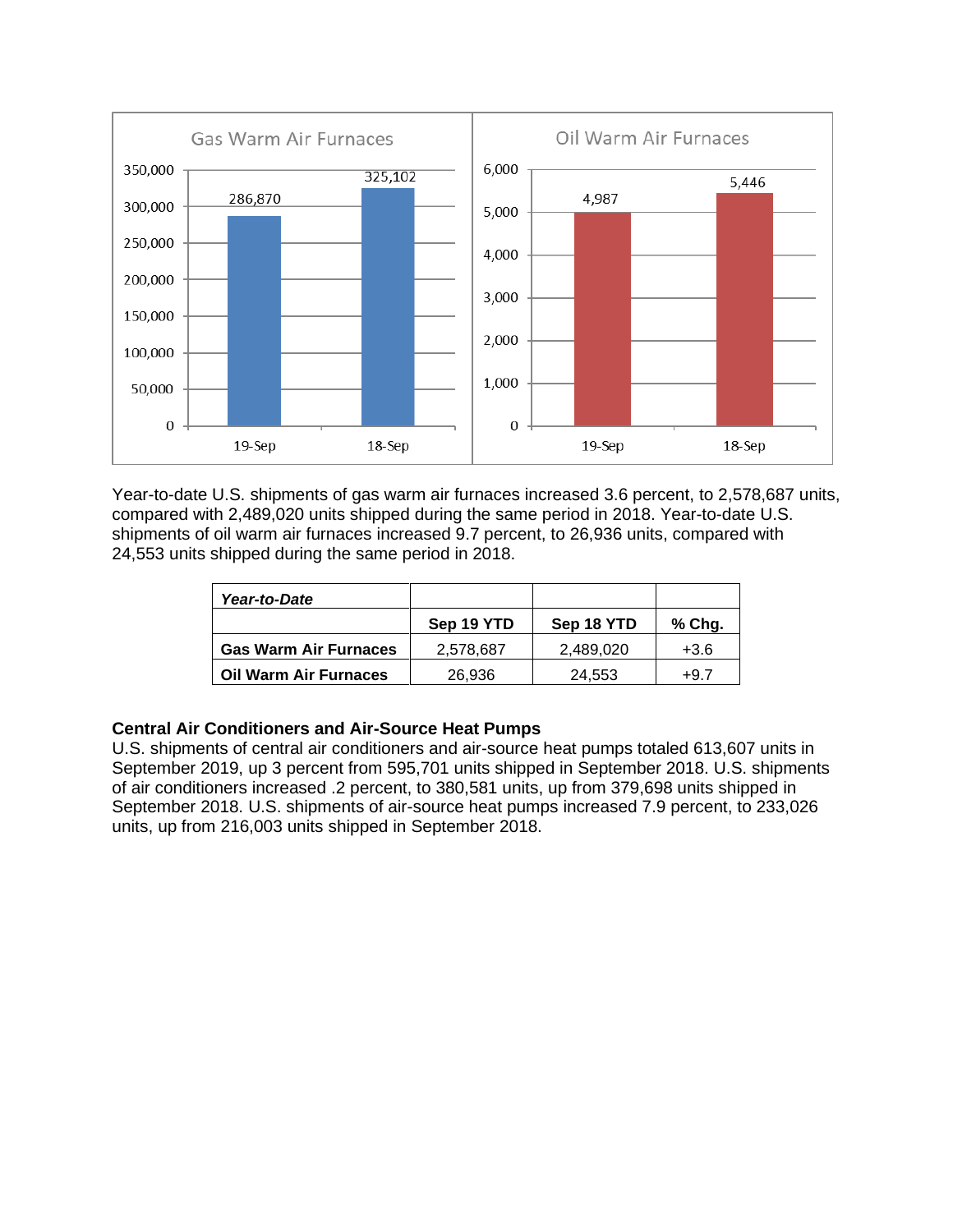

Year-to-date combined shipments of central air conditioners and air-source heat pumps increased 1.4 percent, to 6,984,349, up from 6,890,678 units shipped during the same period in 2018. Year-to-date shipments of central air conditioners decreased 1.1 percent, to 4,472,595 units, down from 4,521,126 units shipped during the same period in 2018. The year-to-date total for heat pump shipments increased 6 percent, to 2,511,754, up from 2,369,552 units shipped during the same period in 2018.

| Year-to-Date                                                      |                      |                      |           |
|-------------------------------------------------------------------|----------------------|----------------------|-----------|
|                                                                   | Sep 19<br><b>YTD</b> | Sep 18<br><b>YTD</b> | %<br>Chg. |
| <b>Air Conditioners &amp; Heat Pumps</b><br><b>Combined Total</b> | 6,984,349            | 6,890,678            | $+1.4$    |
| <b>Air Conditioners Only</b>                                      | 4,472,595            | 4,521,126            | $-1.1$    |
| <b>Heat Pumps Only</b>                                            | 2,511,754            | 2,369,552            | $+6.0$    |